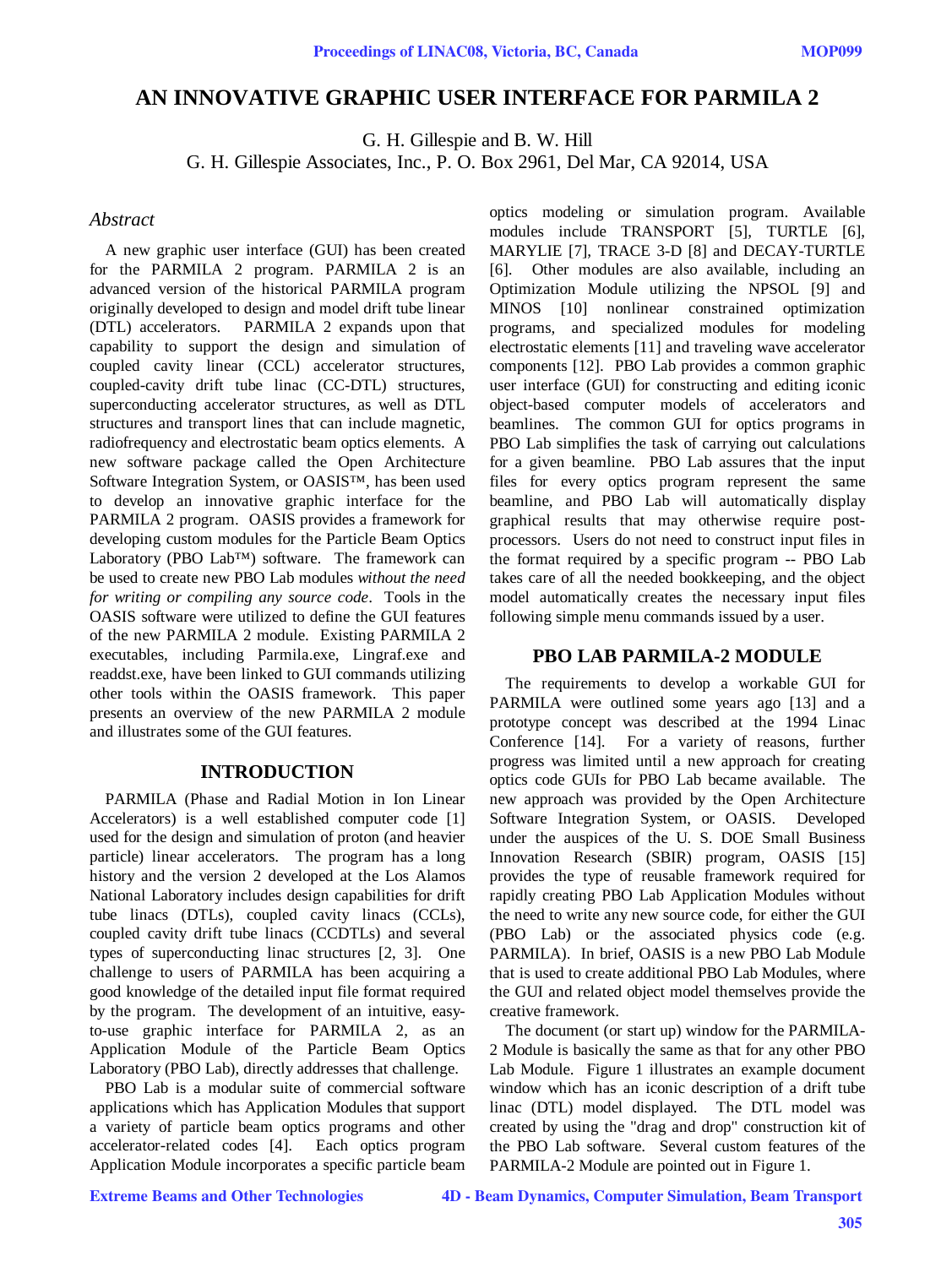|                                                                        | Edit<br>File                                                       | ■ PBO-Lab - SNS DTL Tank 1.pbol *<br>Commands Tools Tutorial<br>View                                                                          |                                       |                                                                                                                        |                                                                                                |                                                                                                                                  |                                                                                        | SOX                                                   |
|------------------------------------------------------------------------|--------------------------------------------------------------------|-----------------------------------------------------------------------------------------------------------------------------------------------|---------------------------------------|------------------------------------------------------------------------------------------------------------------------|------------------------------------------------------------------------------------------------|----------------------------------------------------------------------------------------------------------------------------------|----------------------------------------------------------------------------------------|-------------------------------------------------------|
| Specialized<br>Pieces for<br>complex<br><b>RF LINAC</b><br>structures: | PARMILA-2<br>Lens<br><b>HHEI</b>                                   | $\Box$<br>D<br>$\overline{\phantom{a}}$<br>    <br>Globals<br>Particle Charge<br>Particle Mass<br>Beam Energy                                 | $-1.000000$<br>939.301400<br>2,500000 | $\times$ 0 0 0 $\times$ 1 $\times$<br>Tracing/Tracking<br> e <br>MeV<br>MeV                                            | 1.0000<br>0.5110<br>0.0010                                                                     | <b>Floor Coordinates</b><br>93.0000 0<br>$2.22e+0.05$ O<br>$1.00e + 010$ O                                                       |                                                                                        |                                                       |
| DTL<br>CCL<br>CCDTL-<br>SC1                                            | <b>DTL</b><br>mem<br>Waw<br>CCL<br>90                              | <b>Beam Current</b><br>Frequency<br>Maximum Step Size                                                                                         | 56,000000<br>402.500000<br>0.010000   | mAmp<br>MHz<br>m                                                                                                       | 0.0000<br>3.0000<br>0.0020                                                                     | 609.6326 0<br>$3.00e + 004$ $C$<br>10,0000                                                                                       |                                                                                        |                                                       |
| $SC2\backslash$                                                        | CCDTL<br>m_m<br><b>Tuur</b><br>SC1<br>mum<br><b>Tuumuuf</b><br>SC2 | $x=2.0$<br>$y=5.0$<br>$z=x/y$<br>器<br><b>DOMND</b><br>PARAM<br>comm<br><b>Beam</b><br>Piece<br>Piece<br>POWER StPhase sns bear SNS DTL Tank 1 | <b>DTL</b>                            | $x=2.0$<br>$y=5.0$<br>$z=x/y$<br>$x=2.0$<br>$y=5.0$<br>$z=x/y$<br>PARAM<br>PARAM<br>Piece<br>Piece<br>$C-14$<br>$C-16$ | $x=2.0$<br>$y=5.0$<br>$2=x/y$<br>>CMND<br>PARAM<br>comm<br>Piece<br>Piece<br>$C-14$<br>DTL sfd | $\begin{array}{l}\n x = 2.0 \\ y = 5.0 \\ 2 = x/y\n\end{array}$<br><b>CMND</b><br>PARAM<br>comm<br>Piece<br>Piece<br>C-16 LINOUT | $x = 2.0$<br>$y = 5.0$<br>$z = x/y$<br><b>DOMND</b><br>PARAM<br>comm<br>Piece<br>Piece | <b>CMND</b><br>comm<br>Piece<br>ELimit_SCHEFF_PrtBeam |
|                                                                        |                                                                    |                                                                                                                                               |                                       |                                                                                                                        |                                                                                                |                                                                                                                                  |                                                                                        | 13 Pieces                                             |
|                                                                        |                                                                    | Custom Command (COMM) Pieces:                                                                                                                 |                                       |                                                                                                                        |                                                                                                |                                                                                                                                  |                                                                                        | Custom Parameter (PARAM) Pieces:                      |

used to specify outputs, SuperFish used to specify design goal changes,

data files and similar command options design constraints, and other parameters

Figure 1: The standard PBO Lab Document Window is used for the PARMILA-2 Module. This example shows a beamline model for a single-tank drift tube linac (DTL) accelerator.

Figure 1 shows a number of icons representing new PBO Lab Pieces created for the PARMILA Module. The new Pieces are of three types: Palette Pieces, Command (COMM) Pieces and Parameter (PARAM) Pieces. Each of the newly created Pieces corresponds to specific lines in a PARMILA 2 input file [3]. Table 1 summarizes most of the new Pieces. The entries listed for the COMM and PARAM Pieces give the corresponding PARMILA keywords implemented for those Piece types.

The PBO Lab data input windows (Piece Windows) provide a complete description of the command or parameter that will be utilized -- not just the keyword. It is beyond the scope of this paper to describe the implementation in detail here, but an example illustrates how this assists users. Figure 1 illustrates the use of several PARMILA "Change" types. These are identified by the Piece comments "C-14" and "C-16" which appear as labels below the corresponding PARAM Pieces.

In constructing a PARMILA-2 beamline, a scrolling list window is used to select Pieces that contain Change types. Figure 2 shows the list window for the PARMILA-2 Parameter Pieces. All PARAM Pieces are given brief word descriptions. Figure 2 illustrates the selection "m. Ramp Quads w Energy" which corresponds to Change type 14, discussed in the PARMILA 2 documentation in subsection "m" of the Change section. Similarly, the item "o. Gradient of First DTL Quad" corresponds to Change type 16. A Change type PARAM Piece, that is selected and created using the "Create Piece" button shown in Figure 2, will have a default label (e.g. "C-12") which identifies the Change type that will appear in the PARMILA 2 input file (e.g. "CHANGE 12"). Users need not look up any Change type code, or the format for a Change type, in order to implement a specific type of Change. Users simply select from the descriptions appearing in the PARMILA-2 Parameter Piece list window (Figure 2).

Table 1: Examples of custom PBO Lab Pieces developed for the PARMILA 2 Module using the OASIS framework. PARMILA 2 keywords implemented through COMM and PARAM Pieces are listed under the respective columns.

| <b>Palette Pieces</b>             | <b>Command (COMM) Pieces</b> | <b>Parameter (PARAM) Pieces</b> |
|-----------------------------------|------------------------------|---------------------------------|
| DTL. CCL                          | SCHEFF, LINOUT, POWER.       | Change Types $(20+P_i)$         |
| CC-DTL                            | PrtBeam, SFDATA, TRANSPORT,  | $ExQ$ Types $(7 + P$ ieces)     |
| SC <sub>1</sub> . SC <sub>2</sub> | Ouad OPTIONS, MPOLES,        | Elimit, StartPhase, ErrorSeed,  |